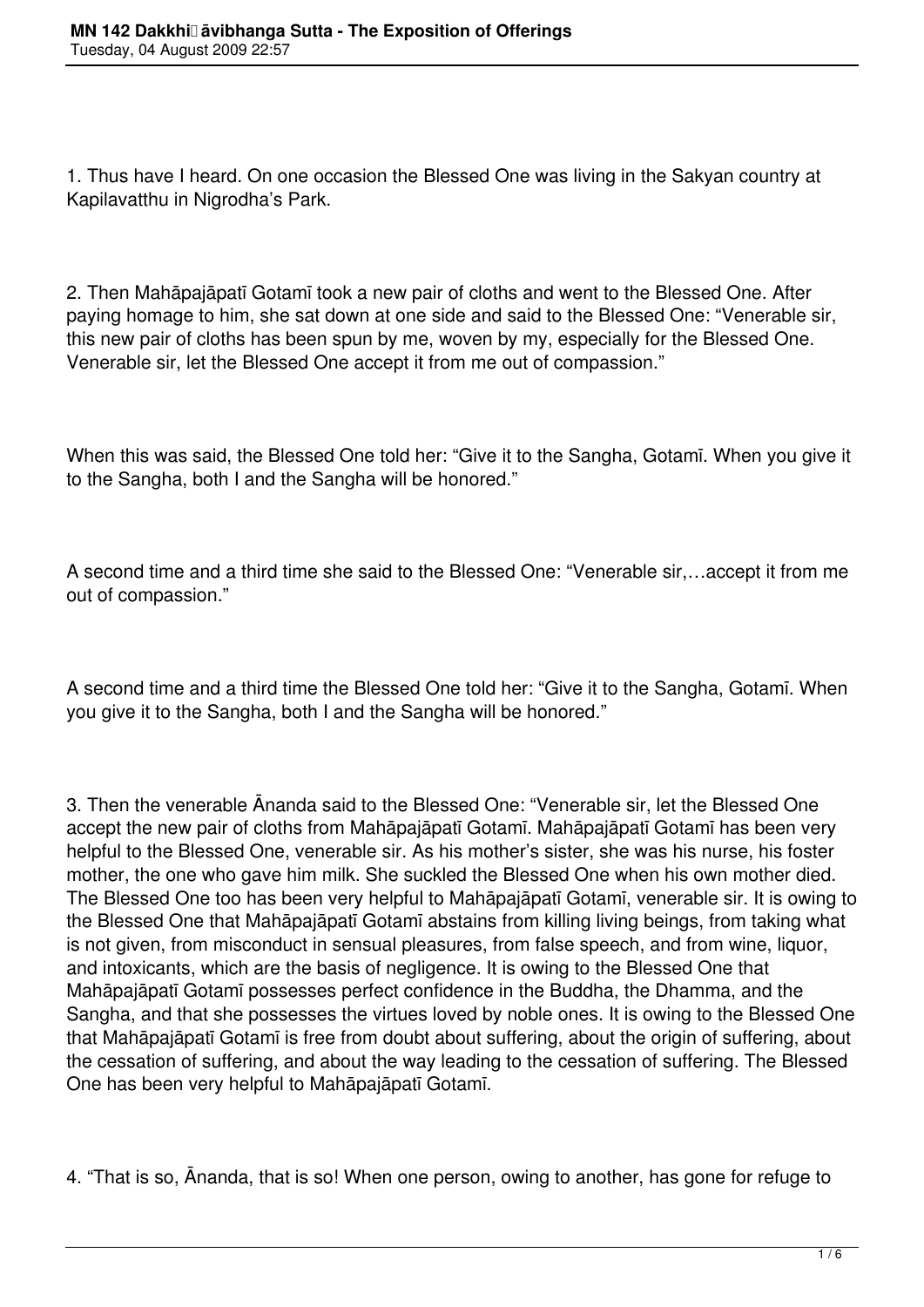the Buddha, the Dhamma, and the Sangha, I say that it is not easy for the former to repay the latter by paying homage to him, rising up for him, according him reverential salutation and polite services, and by providing robes, almsfood, resting places, and medicinal requisites.

"When one person, owing to another, has come to abstain from killing living beings, from taking what is not given, from misconduct in sensual pleasures, from false speech, and from wine, liquor, and intoxicants, which are the basis of negligence, I say that it is not easy for the former to repay the latter by paying homage to him…and medicinal requisites.

"When one person, owing to another, has come to possess perfect confidence in the Buddha, the Dhamma, and the Sangha, and possesses the virtues loved by noble ones, I say that it is not easy for the former to repay the latter by paying homage to him…and medicinal requisites.

"When one person, owing to another, has become free from doubt about suffering, about the origin of suffering, about the cessation of suffering, and about the way leading to the cessation of suffering, I say that it is not easy for the former to repay the latter by paying homage to him…and medicinal requisites.

5. "There are fourteen kinds of personal offerings, Ānanda. One gives a gift to the Tathāgata, accomplished and fully enlightened; this is the first kind of personal offering. One gives a gift to a paccekabuddha; this is the second kind of personal offering. One gives a gift to an arahant disciple of the Tathāgata; this is the third kind of personal offering. One gives a gift to one who has entered upon the way to the realization of the fruit of arahantship; this is the fourth kind of personal offering. One gives a gift to a non-returner; this is the fifth kind of personal offering. One gives a gift to one who has entered upon the way to the realization of the fruit of non-return; this is the sixth kind of personal offering. One gives a gift to a once-returner; this is the seventh kind of personal offering. One gives a gift to one who has entered upon the way to the realization of the fruit of once-return; this is the eighth kind of personal offering. One gives a gift to a stream-enterer; this is the ninth kind of personal offering. One gives a gift to one who has entered upon the way to the realization of the fruit of stream-entry; this is the tenth kind of personal offering. One gives a gift to one outside [the Dispensation] who is free from lust for sensual pleasures; this is the eleventh kind of personal offering. One gives a gift to a virtuous ordinary person; this is the twelfth kind of personal offering. One gives a gift to an immoral ordinary person; this is the thirteenth kind of personal offering. One gives a gift to an animal; this is the fourteenth kind of personal offering.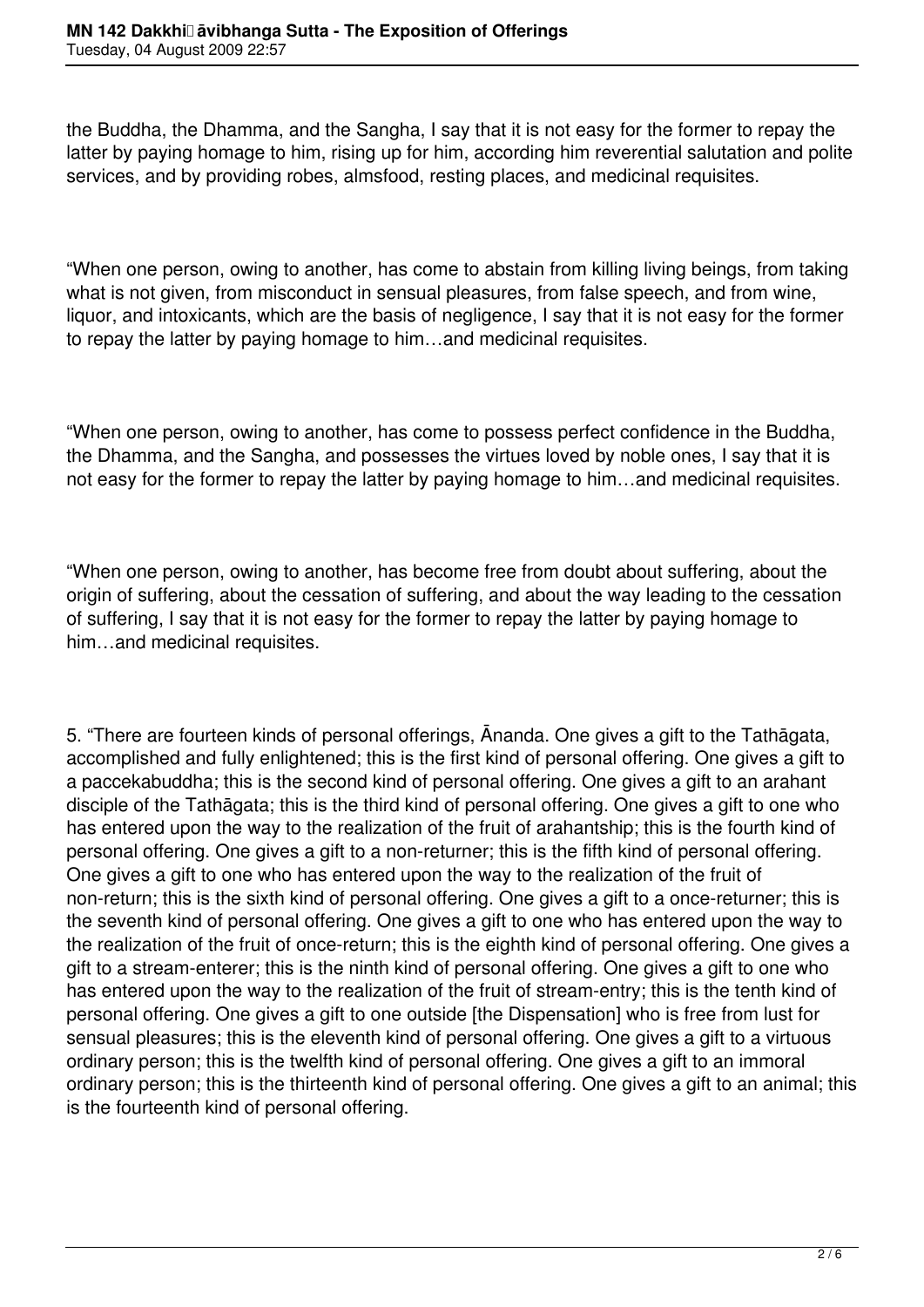6. "Herein, Ānanda, by giving a gift to an animal, the offering may be expected to repay a hundredfold. By giving a gift to an immoral ordinary person, the offering may be expected to repay a thousandfold. By giving a gift to a virtuous ordinary person, the offering may be expected to repay a hundred-thousandfold. By giving a gift to one outside [the Dispensation] who is free from lust for sensual pleasures, the offering may be expected to repay a hundred-thousand times a hundred-thousandfold.

"By giving a gift to one who has entered upon the way to the realization of the fruit of stream-entry, the offering may be expected to repay incalculably, immeasurably. What, then, should be said about giving a gift to a stream-enterer? What should be said about giving a gift to one who has entered upon the way to the realization of the fruit of once-return…to a once-returner…to one who has entered upon the way to the realization of the fruit of non-return…to a non-returner… to one who has entered upon the way to the realization of the fruit of arahantship…to an arahant…to a paccekabuddha? What should be said about giving a gift to a Tathāgata, accomplished and fully enlightened?

7. "There are seven kinds of offerings made to the Sangha, Ānanda. One gives a gift to a Sangha of both [bhikkhus and bhikkhunīs] headed by the Buddha; this is the first kind of offering made to the Sangha. One gives a gift to a Sangha of both [bhikkhus and bhikkhunīs] after the Tathāgata has attained final Nibbāna; this is the second kind of offering made to the Sangha. One gives a gift to a Sangha of bhikkhus; this is the third kind of offering made to the Sangha. One gives a gift to a Sangha of bhikkhunīs; this is the fourth kind of offering made to the Sangha. One gives a gift, saying: 'Appoint so many bhikkhus and bhikkhunīs for me from the Sangha'; this is the fifth kind of offering made to the Sangha. One gives a gift, saying: 'Appoint so many bhikkhus for me from the Sangha'; this is the sixth kind of offering made to the Sangha. One gives a gift, saying: 'Appoint so many bhikkhunīs for me from the Sangha'; this is the seventh kind of offering made to the Sangha.

8. "In future times, Ānanda, there will be members of the clan who are 'yellow-necks,' immoral, of evil character. People will give gifts to those immoral persons for the sake of the Sangha. Even then, I say, an offering made to the Sangha is incalculable, immeasurable. And I say that in no way is a gift to a person individually ever more fruitful than an offering made to the Sangha.

9. "There are, Ānanda, four kinds of purification of offering. What four? There is the offering that is purified by the giver, not by the receiver. There is the offering that is purified by the receiver, not by the giver. There is the offering that is purified neither by the giver nor by the receiver. There is the offering that is purified both by the giver and the receiver.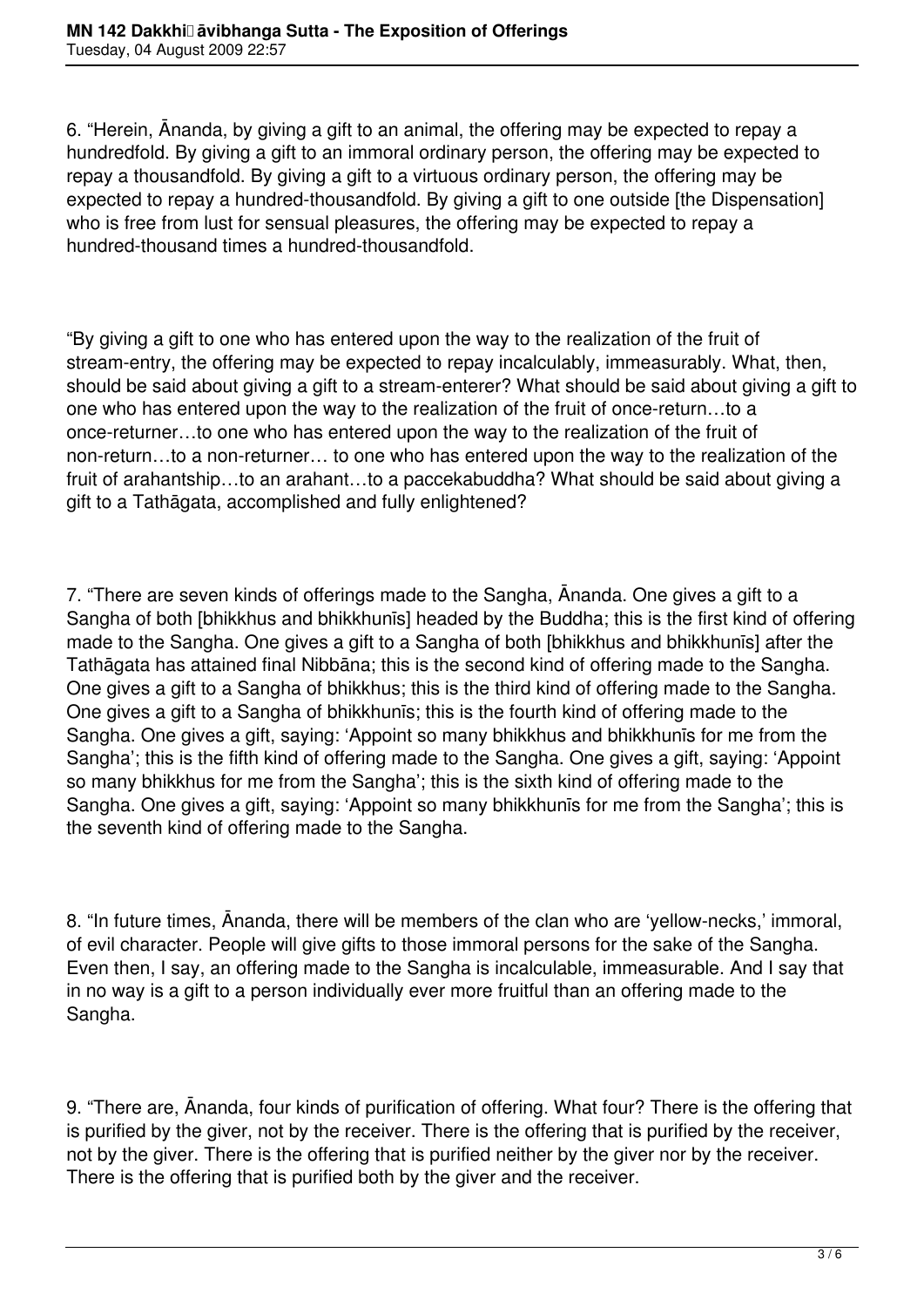10. "And how is the offering purified by the giver, not by the receiver? Here the giver is virtuous, of good character, and the receiver is immoral, of evil character. Thus the offering is purified by the giver, not by the receiver.

11. "And how is the offering purified by the receiver, not by the giver? Here the giver is immoral, of evil character, and the receiver is virtuous, of good character. Thus the offering is purified by the receiver, not by the giver.

12. "And how is the offering purified neither by the giver nor by the receiver? Here the giver is immoral, of evil character, and the receiver is immoral, of evil character. Thus the offering is purified neither by the giver nor by the receiver.

13. "And how is the offering purified both by the giver and by the receiver? Here the giver is virtuous, of good character, and the receiver is virtuous, of good character. Thus the offering is purified both by the giver and by the receiver. These are the four kinds of purification of offering."

14. That is what the Blessed One said. When the Sublime One had said that, the Teacher said further:

"When a virtuous person to an immoral person gives

With trusting heart a gift righteously obtained,

Placing faith that the fruit of action is great,

The giver's virtue purifies the offering.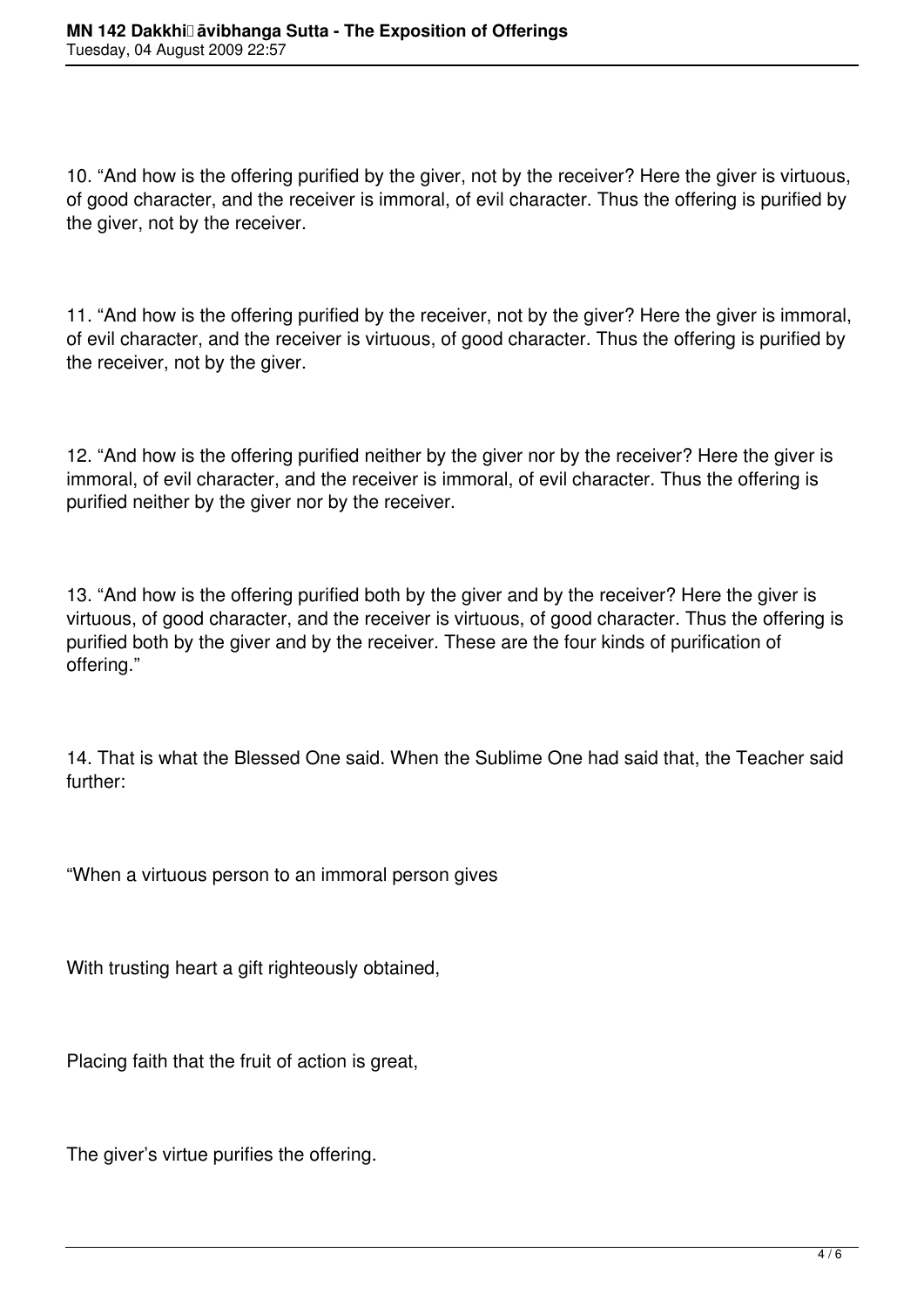When an immoral person to a virtuous person gives

With untrusting heart a gift unrighteously obtained,

Nor places faith that the fruit of action is great,

The receiver's virtue purifies the offering.

When an immoral person to an immoral person gives

With untrusting heart a gift unrighteously obtained,

Nor places faith that the fruit of action is great,

Neither's virtue purifies the offering.

When a virtuous person to a virtuous person gives

With trusting heart a gift righteously obtained,

Placing faith that the fruit of action is great,